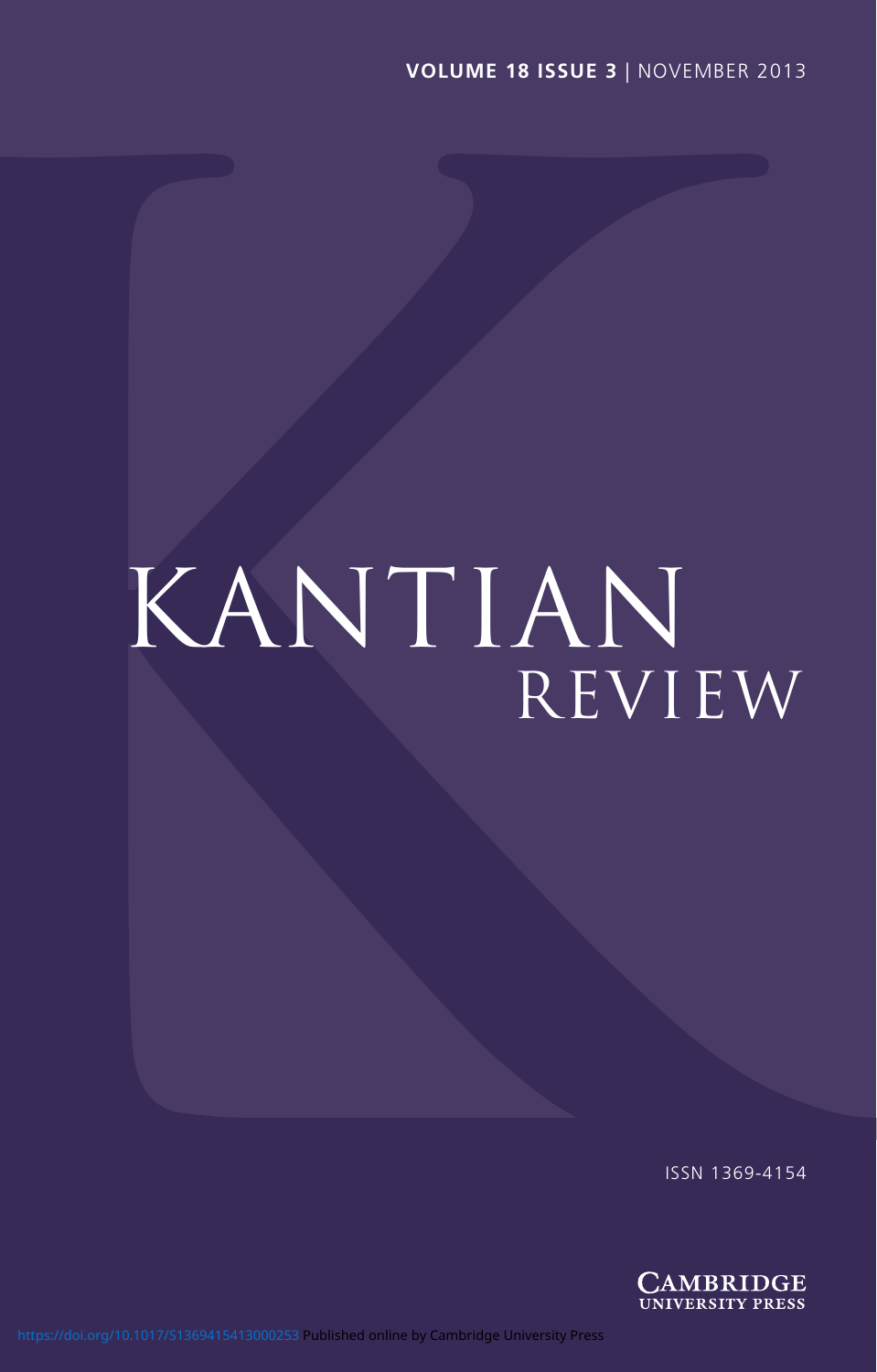# kantian review

#### **Editors**

Howard Williams, *Aberystwyth University* Graham Bird, *University of Manchester* Richard Aquila, *University of Tennessee*

*with the assistance of* Philip Stratton-Lake, *University of Reading*

#### **Editorial Board**

Professor Henry Allison, *University of California, Davis* Professor Marcia Baron, *St. Andrews University* Professor Katrin Flikschuh, *London School of Economics and Political Science* Professor Michael Friedman, *Stanford University* Professor Paul Guyer, *Brown University* Professor Jürgen Habermas, *University of Frankfurt* Professor Robert A. Hanna, *University of Colorado* Professor Otfried Höffe, *University of Tübingen* Professor Wolfgang Kersting, *University of Kiel* Professor Jane Kneller, *Colorado State University* Professor Alison Laywine, *McGill University* Professor Ingeborg Maus, *University of Frankfurt* Professor Adrian Moore, *University of Oxford* Professor Onora O'Neill, *University of Cambridge* Professor Gerold Prauss, *Albert-Ludwigs-Universität Freiburg* Professor Hoke Robinson, *University of Memphis* Professor Susan Shell, Boston College Professor Dieter Sturma, *Rheinische Friedrich-Wilhelms-Universität Bonn* Professor Allen Wood, *Indiana University* **Editorial Assistant:** Ross W. Bellaby

*Kantian Review* is published in association with the uk Kant Society and the North American Kant Society. Special subscription rates are available to members of both societies. For details, please contact journals@cambridge.org.

**SUBSCRIPTIONS** *Kantian Review* (issn 1369-4154) is published three times a year in March, July and November. Three parts form a volume. The subscription price (excluding vat) of volume 18 (2013), which includes print and electronic access, is  $£172$  net (us\$264 in the usA, Canada and Mexico) for institutions; and  $\pounds$ 49 net (us\$76 in the usa, Canada and Mexico) for individuals, ordering direct from the publisher and certifying that the journal is for their personal use. Single parts are  $\mathcal{L}_5$  (us\$88 in the usa, Canada and Mexico) plus postage. eu subscribers (outside the UK) who are not registered for VAT should add vat at their country's rate. vat-registered customers should provide their vat registration number. Japanese prices for institutions (including ASP delivery) are available from Kinokuniya Company Ltd., p.o. Box 55, Chitose, Tokyo 156, Japan. Prices include delivery by air where appropriate.

Orders, which must be accompanied by payment, may be sent to a bookseller, subscription agent or direct to the publisher: Cambridge University Press, The Edinburgh

Building, Shaftesbury Road, Cambridge CB2 8RU, UK; or in the usa, Canada and Mexico: Cambridge University Press, Journals Fulfillment Department, 100 Brook Hill Drive, West Nyack, New York 10994-2133, usa.

**COPYING** This journal is registered with the Copyright Clearance Center, 222 Rosewood Drive, Danvers, ma 01923, usa. Organisations in the usa who are registered with c.c.c. may therefore copy material (beyond the limits permitted by sections 107 and 108 of u.s. Copyright law) subject to payment to c.c.c. of the per copy fee of \$30. This consent does not extend to multiple copying for promotional or commercial purposes. Code 1369- 4154/2013. isi Tear Sheet Service, 3501 Market Street, Philadelphia, pa 19104, usa, is authorised to supply single copies of separate articles for private use only. Organisations authorised by the Copyright Licensing Agency may also copy material subject to the usual conditions. *For all other use*, permission should be sought from Cambridge or from the North American Branch of Cambridge University Press.

This journal is included in the Cambridge Journals Online service which can be found at journals.cambridge.org.

© Kantian Review 2013